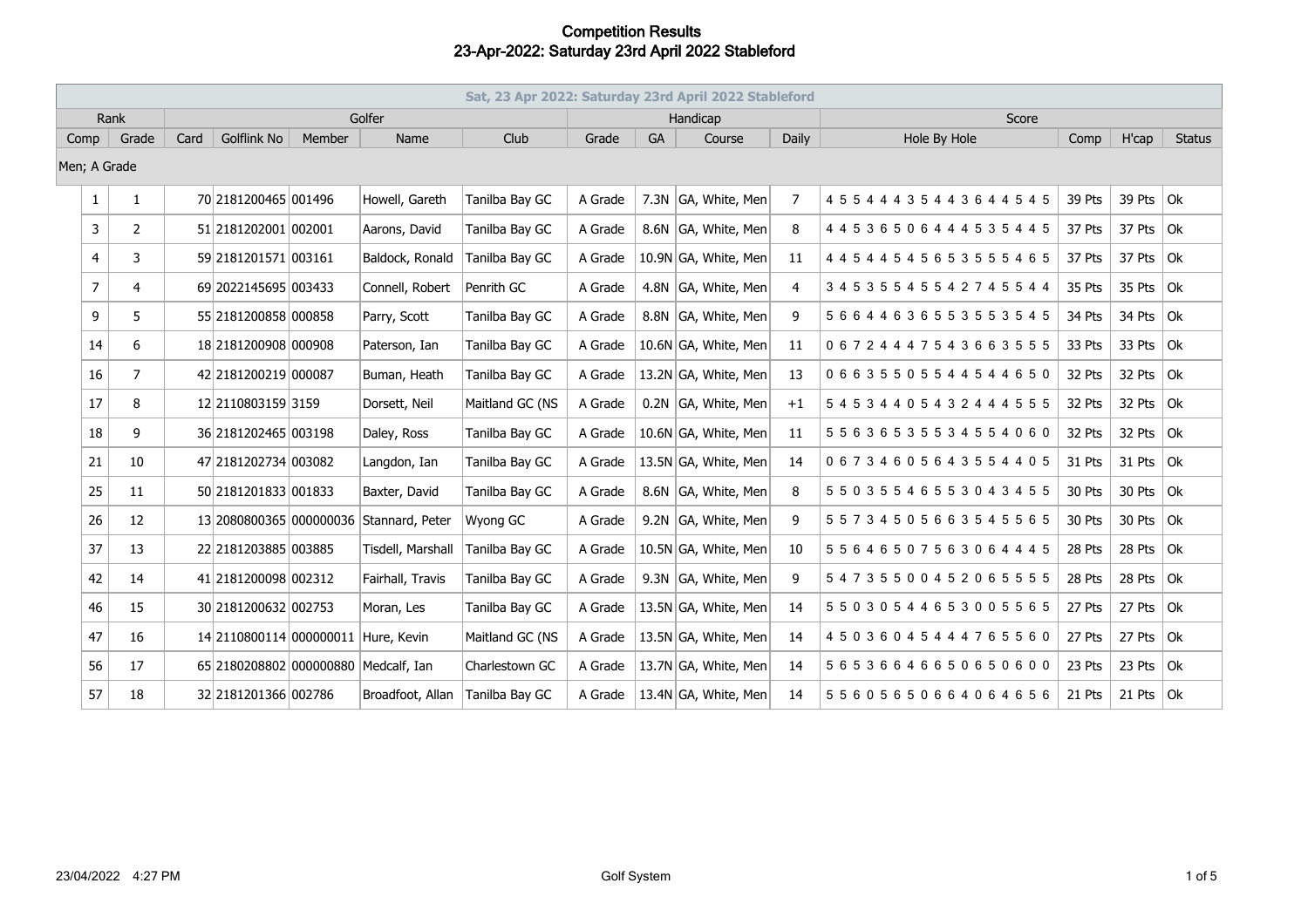| Rank |                | Golfer |                         |        |                                  |                | Handicap       |    |                      |       | Score             |        |                   |               |
|------|----------------|--------|-------------------------|--------|----------------------------------|----------------|----------------|----|----------------------|-------|-------------------|--------|-------------------|---------------|
| Comp | Grade          | Card   | <b>Golflink No</b>      | Member | Name                             | Club           | Grade          | GA | Course               | Daily | Hole By Hole      | Comp   | H'cap             | <b>Status</b> |
|      | Men; B Grade   |        |                         |        |                                  |                |                |    |                      |       |                   |        |                   |               |
| 5    | $\mathbf{1}$   |        | 10 2181201921 001921    |        | Wheeler, Jamie                   | Tanilba Bay GC | <b>B</b> Grade |    | 14.7N GA, White, Men | 15    | 54634545654545500 | 37 Pts | 37 Pts $ Ok $     |               |
| 6    | $\overline{2}$ |        | 54 2181203513 003513    |        | Williams, Michael Tanilba Bay GC |                | <b>B</b> Grade |    | 18.9N GA, White, Men | 20    | 56656546563665556 | 35 Pts | 35 Pts $\vert$ Ok |               |
| 10   | 3              |        | 11 2181202163 002163    |        | Herbert, Craig                   | Tanilba Bay GC | <b>B</b> Grade |    | 19.6N GA, White, Men | 20    | 45546656563566666 | 34 Pts | 34 Pts $\vert$ Ok |               |
| 11   | 4              |        | 38 2181202596 002159    |        | Clayton, John                    | Tanilba Bay GC | <b>B</b> Grade |    | 15.3N GA, White, Men | 16    | 65644546444755666 | 34 Pts | 34 Pts $\vert$ Ok |               |
| 13   | 5              |        | 71 2181201586 001586    |        | Smith, Nigel                     | Tanilba Bay GC | <b>B</b> Grade |    | 17.8N GA, White, Men | 18    | 45634437543705660 | 34 Pts | 34 Pts $ $ Ok     |               |
| 22   | 6              |        | 31 2181202494 002763    |        | Nicoll, Anthony                  | Tanilba Bay GC | B Grade        |    | 14.6N GA, White, Men | 15    | 46746546550565556 | 31 Pts | 31 Pts $ 0k $     |               |
| 23   | $\overline{7}$ |        | 62 2181201812 001812    |        | Bevz, Oscar                      | Tanilba Bay GC | B Grade        |    | 15.2N GA, White, Men | 16    | 46745605453655056 | 31 Pts | 31 Pts $ Ok$      |               |
| 28   | 8              |        | 56 2181202348 002851    |        | Ritchie, Alfred                  | Tanilba Bay GC | B Grade        |    | 18.9N GA, White, Men | 20    | 44644647064666567 | 30 Pts | 30 Pts $ Ok $     |               |
| 30   | 9              |        | 64 2180200649 000000064 |        | Holliday, Russ                   | Charlestown GC | B Grade        |    | 14.7N GA, White, Men | 15    | 55646647553665640 | 29 Pts | 29 Pts $ Ok $     |               |
| 33   | 10             |        | 46 2181201134 000615    |        | Osborne, William Tanilba Bay GC  |                | <b>B</b> Grade |    | 20.9N GA, White, Men | 22    | 56646656563676066 | 29 Pts | 29 Pts $ Ok $     |               |
| 34   | 11             |        | 2 2181203455 003455     |        | Roach, Ian                       | Tanilba Bay GC | <b>B</b> Grade |    | 16.6N GA, White, Men | 17    | 50045047654555556 | 28 Pts | 28 Pts            | Ok            |
| 35   | 12             |        | 27 2181200870 000870    |        | Nelson, Robert                   | Tanilba Bay GC | <b>B</b> Grade |    | 19.4N GA, White, Men | 20    | 54600757553754606 | 28 Pts | 28 Pts $\vert$ Ok |               |
| 38   | 13             |        | 40 2181201101 001101    |        | Hughes, Dean                     | Tanilba Bay GC | <b>B</b> Grade |    | 21.1N GA, White, Men | 22    | 66006036462776656 | 28 Pts | 28 Pts $\vert$ Ok |               |
| 39   | 14             |        | 21 2181200850 000850    |        | Coote, David                     | Tanilba Bay GC | B Grade        |    | 15.2N GA, White, Men | 16    | 05605556543755705 | 28 Pts | 28 Pts $ Ok $     |               |
| 44   | 15             |        | 63 2181203013 003013    |        | Cottrell, Brian                  | Tanilba Bay GC | <b>B</b> Grade |    | 19.8N GA, White, Men | 21    | 66645547565764470 | 28 Pts | 28 Pts            | Ok            |
| 49   | 16             |        | 19 2181203355 003355    |        | Treharne, Larry                  | Tanilba Bay GC | B Grade        |    | 19.3N GA, White, Men | 20    | 56600407604550565 | 25 Pts | 25 Pts $ Ok $     |               |
| 50   | 17             |        | 12181200211 001458      |        | Brown, Richard                   | Tanilba Bay GC | <b>B</b> Grade |    | 20.4N GA, White, Men | 21    | 60055746654565676 | 25 Pts | 25 Pts $ Ok $     |               |
| 53   | 18             |        | 34 2181203213 003213    |        | Hartigan, Stephe Tanilba Bay GC  |                | <b>B</b> Grade |    | 18.8N GA, White, Men | 19    | 65736647664665606 | 24 Pts | 24 Pts $ Ok $     |               |
| 55   | 19             |        | 29 2181200403 003387    |        | Hamson, Leslie                   | Tanilba Bay GC | <b>B</b> Grade |    | 20.0N GA, White, Men | 21    | 66040547663006576 | 23 Pts | 23 Pts $ $ Ok     |               |
| 59   | 20             |        | 66 2180200394 000000039 |        | Kimberley, Micha Charlestown GC  |                | B Grade        |    | 21.4N GA, White, Men | 22    | 57840700050766665 | 17 Pts | 17 Pts $ 0k $     |               |
| 60   | 21             |        | 17 2181200055 002386    |        | Gresham, John                    | Tanilba Bay GC | B Grade        |    | 19.3N GA, White, Men | 20    | 66640500064075070 | 17 Pts | 17 Pts $ 0k $     |               |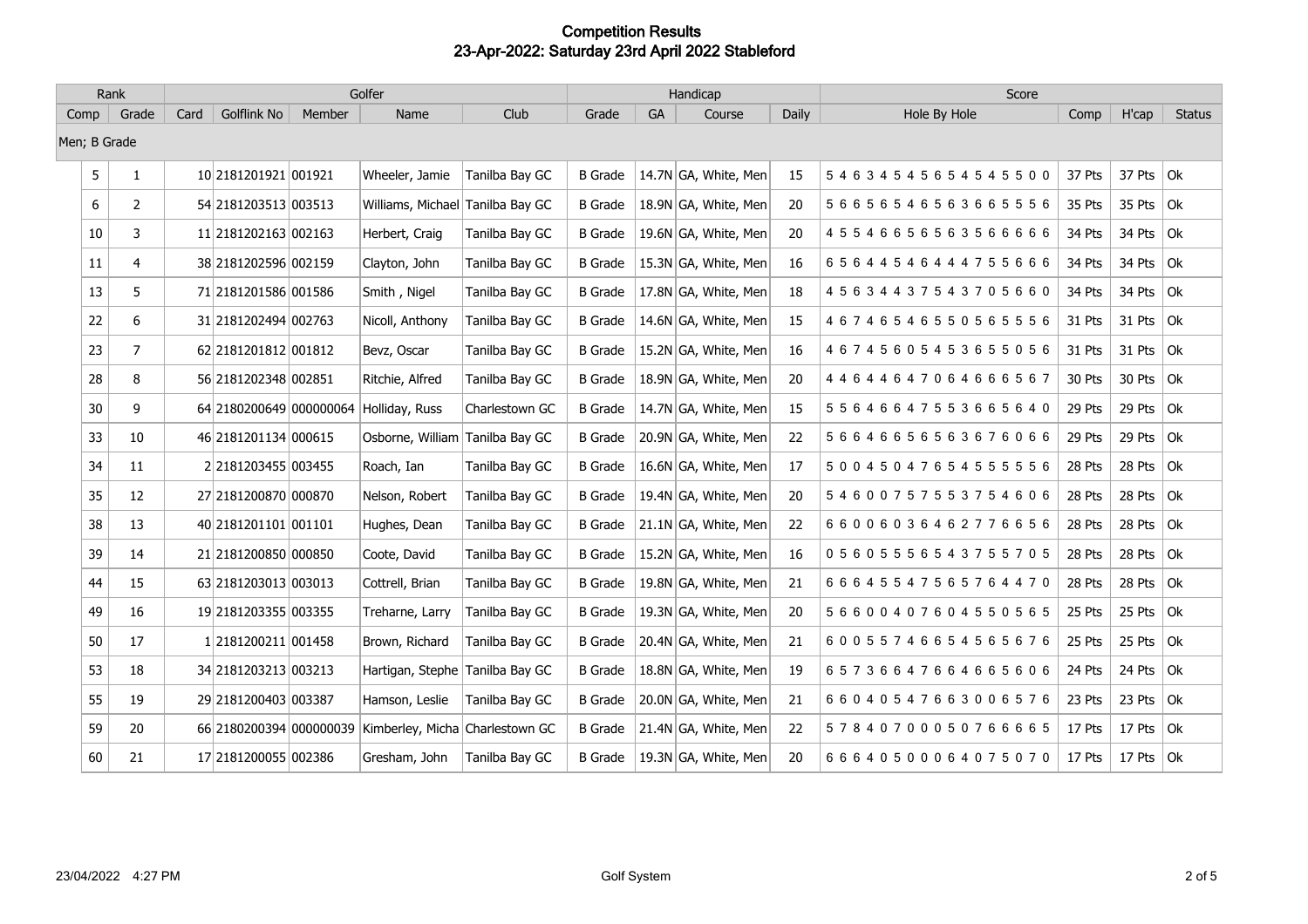| Rank          |                | Golfer |                        |        |                                 |                |         |    | Handicap             |       | Score              |        |               |               |
|---------------|----------------|--------|------------------------|--------|---------------------------------|----------------|---------|----|----------------------|-------|--------------------|--------|---------------|---------------|
| Grade<br>Comp |                | Card   | Golflink No            | Member | Name                            | Club           | Grade   | GA | Course               | Daily | Hole By Hole       | Comp   | H'cap         | <b>Status</b> |
| Men; C Grade  |                |        |                        |        |                                 |                |         |    |                      |       |                    |        |               |               |
| 2             |                |        | 23 218 120 1839 000501 |        | Martin, Edwin                   | Tanilba Bay GC | C Grade |    | 26.4N GA, White, Men | 28    | 05646707644505546  | 37 Pts | 37 Pts $ $ Ok |               |
| 8             | $\overline{2}$ |        | 52 2181203052 003052   |        | Franey, Ben                     | Tanilba Bay GC | C Grade |    | 36.5N GA, White, Men | 36    | 65740557774776657  | 35 Pts | 35 Pts $ $ Ok |               |
| 15            | 3              |        | 6 2181201712 001712    |        | Duers, Shane                    | Tanilba Bay GC | C Grade |    | 22.9N GA, White, Men | 24    | 67637750654764555  | 32 Pts | 32 Pts $ Ok $ |               |
| 19            | 4              |        | 67 2181203389 003389   |        | Hartigan, Mervyn Tanilba Bay GC |                | C Grade |    | 28.2N GA, White, Men | 30    | 65735608555665000  | 32 Pts | 32 Pts $ Ok $ |               |
| 24            | 5              |        | 26 2181201277 001596   |        | Beesley, Peter                  | Tanilba Bay GC | C Grade |    | 33.0N GA, White, Men | 35    | 67730658665876677  | 31 Pts | 31 Pts $ Ok$  |               |
| 27            | 6              |        | 60 2181200276 003226   |        | Collins, Rod                    | Tanilba Bay GC | C Grade |    | 25.6N GA, White, Men | 27    | 65645040555775776  | 30 Pts | 30 Pts $ Ok$  |               |
| 29            | 7              |        | 72 2181202901 002901   |        | Brewster, Matthe Tanilba Bay GC |                | C Grade |    | 29.3N GA, White, Men | 31    | 67845758665065666  | 29 Pts | 29 Pts $ Ok$  |               |
| 32            | 8              |        | 58 2181200223 002422   |        | Burkett, Andrew                 | Tanilba Bay GC | C Grade |    | 21.6N GA, White, Men | 23    | 64045557664705650  | 29 Pts | 29 Pts $ Ok$  |               |
| 36            | 9              |        | 9 2181200108 000108    |        | Sewell, Noel                    | Tanilba Bay GC | C Grade |    | 27.4N GA, White, Men | 29    | 05045057064566706  | 28 Pts | 28 Pts        | Ok            |
| 40            | 10             |        | 28 2181200370 003158   |        | Guy, Robert                     | Tanilba Bay GC | C Grade |    | 28.5N GA, White, Men | 30    | 06847557750675677  | 28 Pts | 28 Pts $ Ok$  |               |
| 43            | 11             |        | 8 2181201982 001982    |        | McDevitt, Dennis                | Tanilba Bay GC | C Grade |    | 22.2N GA, White, Men | 23    | 606466056446750255 | 28 Pts | 28 Pts $ $ Ok |               |
| 45            | 12             |        | 39 2181200469 001627   |        | Hughes, Arthur                  | Tanilba Bay GC | C Grade |    | 25.8N GA, White, Men | 27    | 55847546664005770  | 28 Pts | 28 Pts $ $ Ok |               |
| 48            | 13             |        | 48 2181200052 000052   |        | Harding, Mark                   | Tanilba Bay GC | C Grade |    | 24.3N GA, White, Men | 25    | 56046556055005656  | 26 Pts | 26 Pts $ Ok $ |               |
| 51            | 14             |        | 68 2181200440 000440   |        | Brown, Craig                    | Tanilba Bay GC | C Grade |    | 26.1N GA, White, Men | 27    | 65855740704064570  | 25 Pts | 25 Pts $ Ok$  |               |
| 52            | 15             |        | 37 2181200875 002799   |        | Parkinson, Barry                | Tanilba Bay GC | C Grade |    | 28.3N GA, White, Men | 30    | 60640647765776767  | 25 Pts | 25 Pts $ Ok $ |               |
| 54            | 16             |        | 25 2181203101 003101   |        | McLeay, Scott                   | Tanilba Bay GC | C Grade |    | 22.2N GA, White, Men | 23    | 00056657503660560  | 23 Pts | 23 Pts $ Ok $ |               |
| 58            | 17             |        | 61 2181203237 003237   |        | Letheby, Stephe                 | Tanilba Bay GC | C Grade |    | 38.6N GA, White, Men | 36    | 55040057066700007  | 20 Pts | 20 Pts $ Ok $ |               |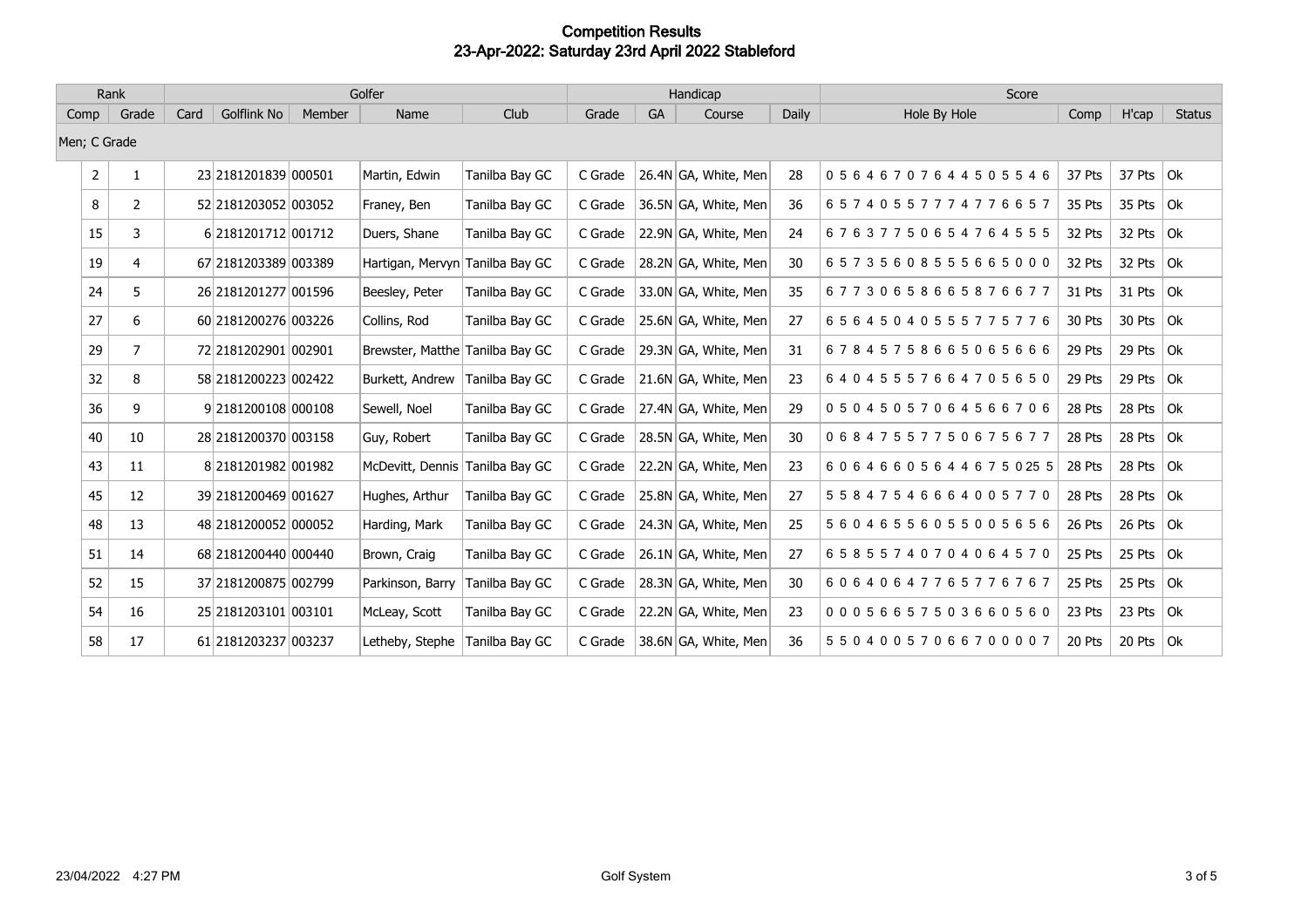|      | Rank           |      | Golfer               |        |                                 |      |       |    | Handicap                     |       | Score                                      |      |              |               |
|------|----------------|------|----------------------|--------|---------------------------------|------|-------|----|------------------------------|-------|--------------------------------------------|------|--------------|---------------|
| Comp | Grade          | Card | Golflink No          | Member | Name                            | Club | Grade | GA | Course                       | Daily | Hole By Hole                               | Comp | H'cap        | <b>Status</b> |
|      | Women; B Grade |      |                      |        |                                 |      |       |    |                              |       |                                            |      |              |               |
| 20   |                |      | 44 2181203542 003542 |        | Oshaliee, Jesusa Tanilba Bay GC |      |       |    | B Grade   18.0N GA, Red, Wom | 21    | 5 6 7 5 4 5 4 4 6 5 3 8 0 5 0 5 6   32 Pts |      | 32 Pts $ Ok$ |               |